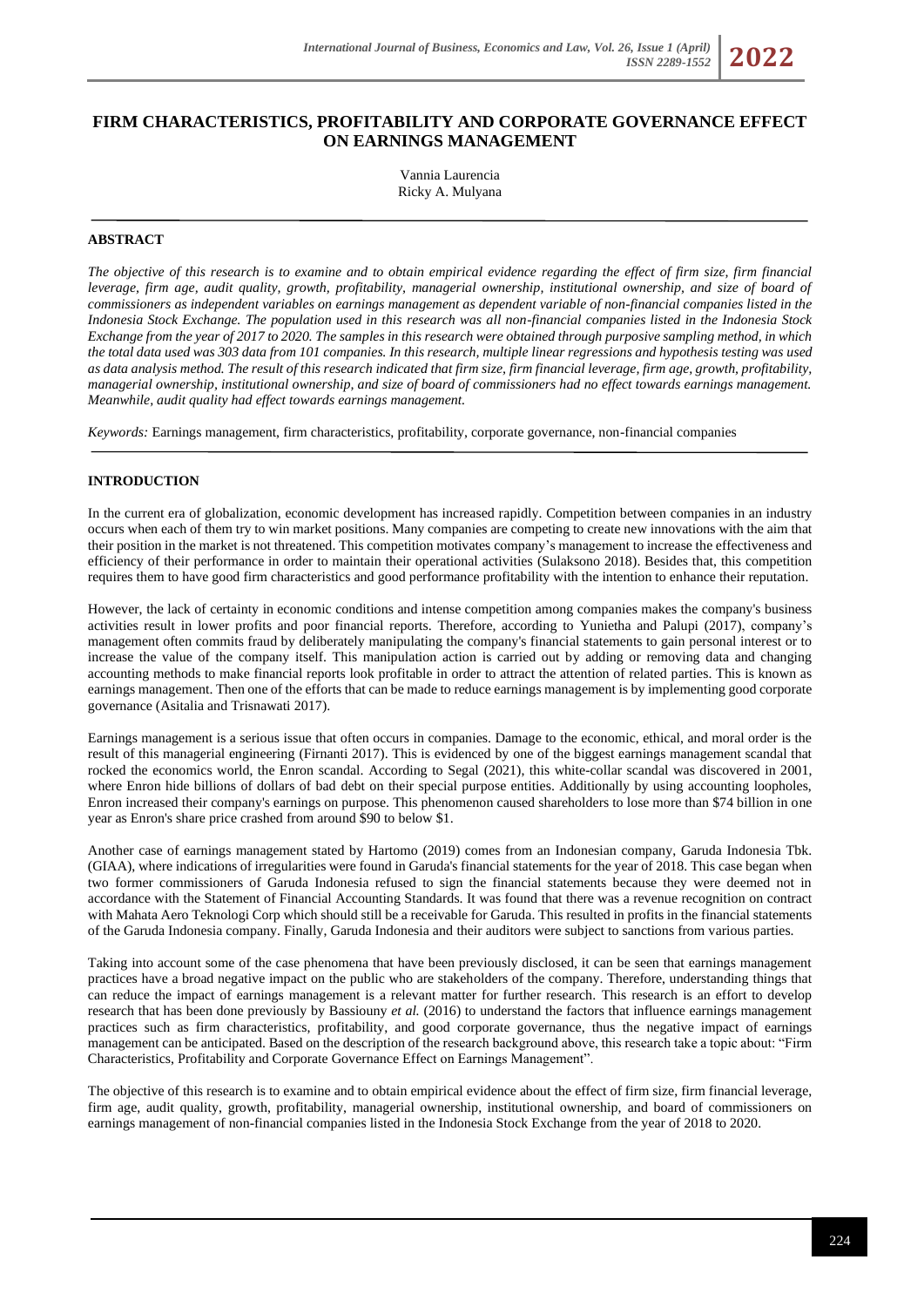## **Agency Theory**

Agency theory is a theory that describes the relationship between the owner of the company (principal) and the management (agent). According to Jensen and Meckling (1976), agency relationship is a contractual relationship between one or more principals govern another person (agent) to provide some service and then delegating decision-making authority to the agent.

In agency theory, principal assign agent to manage the company because they assume that agent have a better understanding on how to run a business with the purpose of making a profit (Sutedi 2011). However, it is possible that the principal and the agent have different interests. The principal wants the agent to work to improve the welfare of investors, while the agent wants to get benefits for themself. This conflict of interest causes agency problems (Annisa and Hapsoro 2017).

Another factor that can cause agency problems is the presence of information asymmetry, where there is an imbalance of information between the principal and the agent. This information gap can provide opportunities for the management to practice earnings management in order to deceive owners about the company's economic performance (Lidiawati and Asyik 2016).

The occurrence of conflicts of interest and information asymmetry motivates the owner of the company to conduct supervision in order to ensure that management has acted in accordance with the company's vision. This surveillance makes the owner bear a cost, which is known as agency cost that includes monitoring cost, bonding cost, and residual loss (Gitman and Zutter 2015).

#### **Earnings Management**

According to Statement of Financial Accounting Concepts (SFAC) No. 1, earnings information is the main focus for assessing performance or accountability of management. External parties such as investors are certainly more interested in investing in companies that have good performance. Not only investors, creditors also feel safer when providing loans to companies that have high returns. This is what motivates management to manipulate their financial statements with the aim of covering up the actual condition of the company, and indicating that their performance is good. Manipulation by management is known as earnings management practice. Based on the explanation above, it can be interpreted that earnings management is an action taken deliberately by management based on personal interests to determine company profits (Subramanyam 2014).

According to Watts and Zimmerman (1990), there are three hypotheses that underlie management's motivation to perform earnings management, which is known as the positive accounting theory. Those are bonus plan hypothesis, debt covenant hypothesis, and political cost hypothesis. Then Scott (2015) mention several ways to do earnings management, which are big bath, income minimizations, income maximizations, and income smoothing.

#### **Firm Size and Earnings Management**

Company or firm size is a basic parameter that reflects how big a company is. Total assets, total sales and market capitalization are some of the methods or points of view that can classify company size (Octaviani and Kartikaningdyah 2019). According to Purwanti and Rahardjo (2012), in general large companies tend to maintain a stable performance and condition of the company and involve more parties. Public perception is very influential on decision making by large companies rather than decision making by small companies. In addition, large companies also tend to get greater pressure from investors and financial analysts to obtain positive or increasing net income (Ali *et al*. 2015). Therefore, the larger the size of the company, the more likely it is that the company will practice earnings management in order to gain their own interest and attract external parties. Ha<sub>1</sub>: Firm size has effect on earnings management.

#### **Firm Financial Leverage and Earnings Management**

According to Firnanti *et al.* (2019), financial leverage ratio represents the amount of assets owned by the company which is financed by debt. In this case, the debt used to finance the company's assets comes from creditors, not from investors or shareholders. This indicates that the higher the leverage ratio, the higher the risk that causes the company's ability to pay off debts to creditors is getting lower (Florencia and Susanty 2019). Therefore, companies that have high leverage ratios tend to take earnings management actions because the company is threatened with default, which means they cannot fulfill their debt repayment obligations on time and the company will try to avoid it by creating policies that can increase revenues and profits by providing a relatively better bargaining position in negotiating or rescheduling the company's debt (Almalita 2017). Ha2: Firm financial leverage has effect on earnings management.

#### **Firm Age and Earnings Management**

Firm age describes how long the company has been in existence and its ability to run the business well (Jenny and Christina 2018). According to Agustia and Suryani (2018), theoretically, investors will have more confidence in a company that have been around for a long time because it is assumed that they will be able to generate high profits. Therefore, companies that have been in the market for a long time are expected to have a good understanding of corporate governance and a higher exposure to reputation risk, thus they tend to have a low level of earnings management to safeguard their reputation (Khanh and Khuong 2018). They also recognize that they must obey the codes and regulations governing their practice (Bassiouny *et al.* 2016). Ha3: Firm age has effect on earnings management.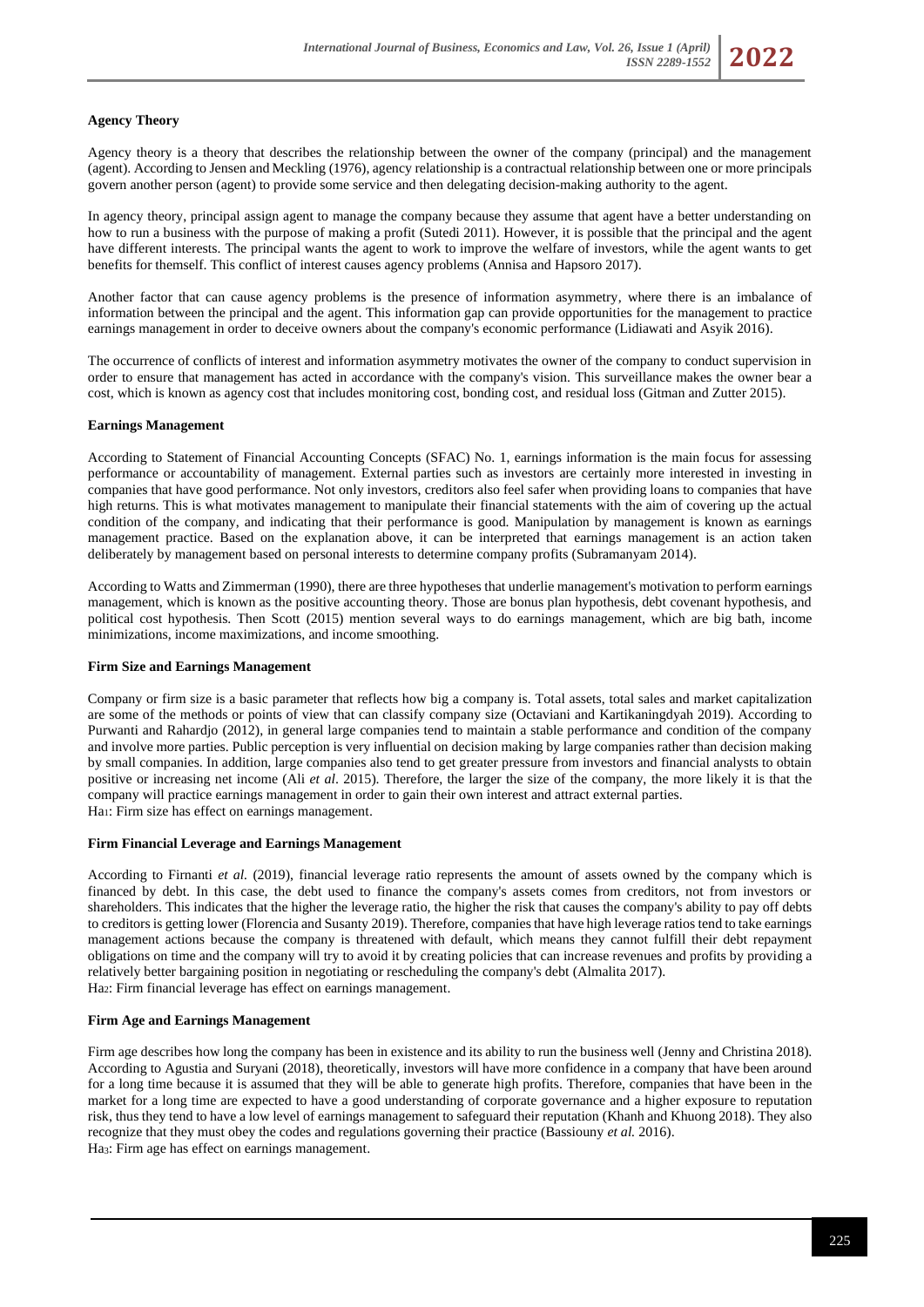#### **Audit Quality and Earnings Management**

DeAngelo (1981) stated that audit quality is the auditor's competence in finding material misstatements in the financial statements and the auditor's independence in reporting these errors. In the capital market where financial statements are considered a key factor of information regarding the performance and financial position of a company, the auditor as a third party must have high accountability in assessing the fairness of the financial statements issued by the company (Yunietha and Palupi 2017).

Usually auditors who work in Big 4 public accounting firms are indicated to be more competent and have broader knowledge than auditors who work in non-Big 4 public accounting firms. There are several reasons why auditors who work in Big 4 public accounting firms have enormous incentives to maintain high audit quality: (1) They have a huge number of clients; (2) Using better resources such as technology, training programs, and experiences; (3) If they do not report misstatement or manipulation, it is likely that their reputation will be lost (DeAngelo 1981). Therefore, they can provide a higher quality audit reports that are able to reflect an industry and to give more honest and fair view. This may indicate that earnings management actions in companies that are audited by Big 4 public accounting firms are lower than those audited by non-Big 4 public accounting firms (Yuliana and Trisnawati 2015).

Ha4: Audit quality has effect on earnings management.

### **Growth and Earnings Management**

The value that shows how much the company has grown from the time the company was established until now is called firm growth (Alexander and Hengky 2017). One of the measure of firm growth is asset growth. According to Annisa and Hapsoro (2017), asset growth indicates that the company has funds to pay debts to related parties or investors. If there is growth in assets, investors will invest their funds in companies that have higher assets. If the company has low assets, investors can see it from another side of the company's financial statements, for instance sales growth. However, high or low assets are not a guarantee of achieving company profits. Hence, in order for convincing investors to trust and continue to invest their funds in a company, management must keep the firm's profit stable or increase from year to year by implementing an earnings management strategy. Ha<sub>5</sub>: Growth has effect on earnings management.

### **Profitability and Earnings Management**

Siregar and Widyawati (2016) defines profitability as a measure of the management's performance in managing the company's wealth, which is indicated by how much profit is generated. Profitability is considered to be able to influence management's decision to practice earnings management because profitability showed management's ability to generate profit. This is related to the bonus plan hypothesis which is part of the positive accounting theory by Watts and Zimmerman (1990), where the principal will give bonus to management if they succeed in achieving the target that have been set by the principal. If the profitability obtained by the company in a certain period is low, then management tends to be involved in earnings management actions by choosing accounting procedures that can increase profits for the current year with the aim of improving their bad performance and reaching the minimum level of target to get a bonus. This is also closely related to the strong desire of the management to show the best performance of the company they lead (Aljana and Purwanto 2017).

Ha<sub>6</sub>: Profitability has effect on earnings management.

#### **Managerial Ownership and Earnings Management**

According to Hatang and Hapsari (2020), managerial ownership is part of the company's shares owned by management who actively participates in the decision-making process in the company, such as the board of commissioners and the board of directors. Agency problems between principals and agents can be reduced by implementing managerial ownership mechanisms, specifically by aligning the interests of management and shareholders (Jensen and Meckling 1976). In other words, there are similar parallels between the interests of managers and shareholders, hence management will be more careful in making decisions. This is because if the manager makes a wrong decision it will not only hurt him as a manager but also as the owner of the company (Firnanti 2017). Therefore, it can be concluded that the higher the managerial ownership, the higher the management's motivation to improve their performance, and not by practicing earnings management (Anggana and Prastiwi 2013).

But on the other side, according to Asitalia and Trisnawati (2017), a high level of managerial ownership can give management the power to make decisions for their own interest, such as maintaining their position as top management or increasing their own wealth. Thus, the level of occurrence of earnings management practices carried out by managers is getting higher. Ha7: Managerial ownership has effect on earnings management.

#### **Institutional Ownership and Earnings Management**

Institutional ownership is the ownership of company shares owned by the institution. There are two types of institutional investors, namely institutional investors as transient investors (temporary owners of companies) and institutional investors as sophisticated investors. Institutions that are sophisticated investors tend to invest their funds for a long-term orientation, therefore they have a strong motivation to gather information about the companies they invest in. This motivation is getting stronger as the amount of investment increases. This type of institutional investors can be an effective supervisory mechanism for management because they have the ability and resources needed to carry out supervision (Kamran and Shah 2014). Thus, earnings management practices are more difficult to implement.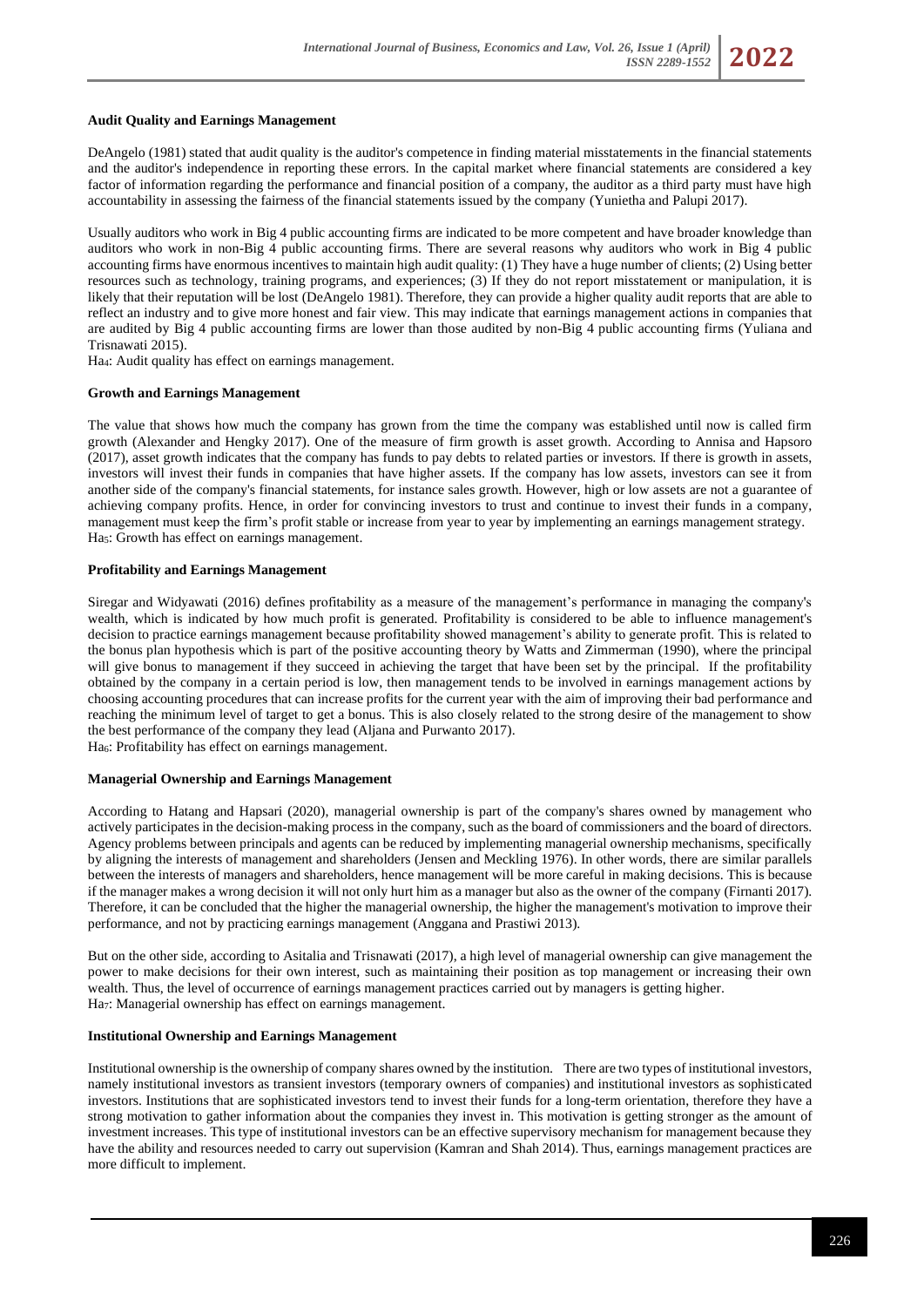Meanwhile, institutional investors who act as transient investors tend to be more focused on the company's short-term earnings and do not monitor the company optimally. This motivates management to take earnings management actions with the aim of achieving these profit targets, thus the company looks profitable for a moment in the eyes of investors (Alzoubi 2016). Ha<sub>8</sub>: Institutional ownership has effect on earnings management.

#### **Board of Commissioners and Earnings Management**

Asitalia and Trisnawati (2017) define a board of commissioners as a group of people selected to oversee the company's operational activities. According to Putri *et al.* (2016), the board of commissioners is considered the highest internal control mechanism, which has the responsibility to oversee the actions of top management. The large size of the board of commissioners is indicated by the large number of board members. The increase in the size of the board of commissioners also tends to be accompanied by an increase in the competence and ability of its members, thus the supervision carried out becomes more optimal. Therefore, the larger the size of the board of commissioners in a company, the probability of the occurrence of earnings management actions can be reduced (Hsu and Wen 2015).

Ha9: Board of commissioners has effect on earnings management.

## **RESEARCH METHOD**

The object used in this research are non-financial companies consistently listed in the Indonesia Stock Exchange for the research period from 2018 to 2020. The unit of analysis used is company. The samples are selected using purposive sampling method. From a total population of 463 companies, 101 companies have been selected as samples. Therefore, the total data used in this research are 303 data. The sample selection procedures can be seen in Table 1 below:

#### **Table 1 Sample Selection Procedures**

| <b>Criteria Description</b>                                                                                                                                     | Number of<br><b>Companies</b> | Number of<br>Data |
|-----------------------------------------------------------------------------------------------------------------------------------------------------------------|-------------------------------|-------------------|
| Non-financial companies consistently listed in the Indonesia Stock Exchange from<br>2017 to 2020.                                                               | 463                           | 1389              |
| Non-financial companies that do not publish the audited financial statements and<br>annual reports from 2017 to 2020 with ending period on December $31^{st}$ . | (33)                          | (99)              |
| Non-financial companies that do not issue financial statements using IDR currency<br>consistently from 2017 to 2020.                                            | (80)                          | (240)             |
| Non-financial companies that reported net loss from 2018 to 2020.                                                                                               | (189)                         | (567)             |
| Non-financial companies that do not have managerial ownership consistently from<br>2018 to 2020.                                                                | (56)                          | (168)             |
| Non-financial companies that do not have institutional ownership consistently from<br>2018 to 2020.                                                             | (4)                           | (12)              |
| Number of sample companies used in this research                                                                                                                | 101                           | 303               |

Source: Data is collected and processed through IDX's data [\(www.idx.co.id\)](http://www.idx.co.id/)

**Earnings management** is an action taken deliberately by management based on personal interests to determine company profits (Subramanyan 2014). In this research, the measurement of the dependent variable refers to the research conducted by Bassiouny *et al.* (2016). To measure earnings management, this research uses the discretionary accruals proxy based on the Modified Jones Model (1995). The formula of the model is as follows:

$$
\begin{array}{c} (1) \quad TA_t = NI_t \cdot CFO_t \\ (2) \quad TA = DA + NDA \\ (3) \quad NDA_t = \beta_{1j} \left[\frac{1}{A_{t-1}}\right] + \beta_{2j} \left[\frac{AREV_t \cdot \Delta AR_t}{A_{t-1}}\right] + \beta_{3j} \left[\frac{PPE_t}{A_{t-1}}\right] \\ (4) \quad \frac{TAC_t}{A_{t-1}} = \beta_{1j} \left[\frac{1}{A_{t-1}}\right] + \beta_{2j} \left[\frac{AREV_t \cdot \Delta AR_t}{A_{t-1}}\right] + \beta_{3j} \left[\frac{PPE_t}{A_{t-1}}\right] + \epsilon_t \\ (5) \quad DA_{jt} = \frac{TAC_{jt}}{A_{j_{t-1}}} - NDA_{jt} \end{array}
$$

Where:

 $TA_t$  : Total accruals in year t

 $NI_t$  : Net income in year t

 $CFO_t$  : Cash flow from operating activities in year t

 $NDA_t$ : Non discretionary accruals for firm j in year t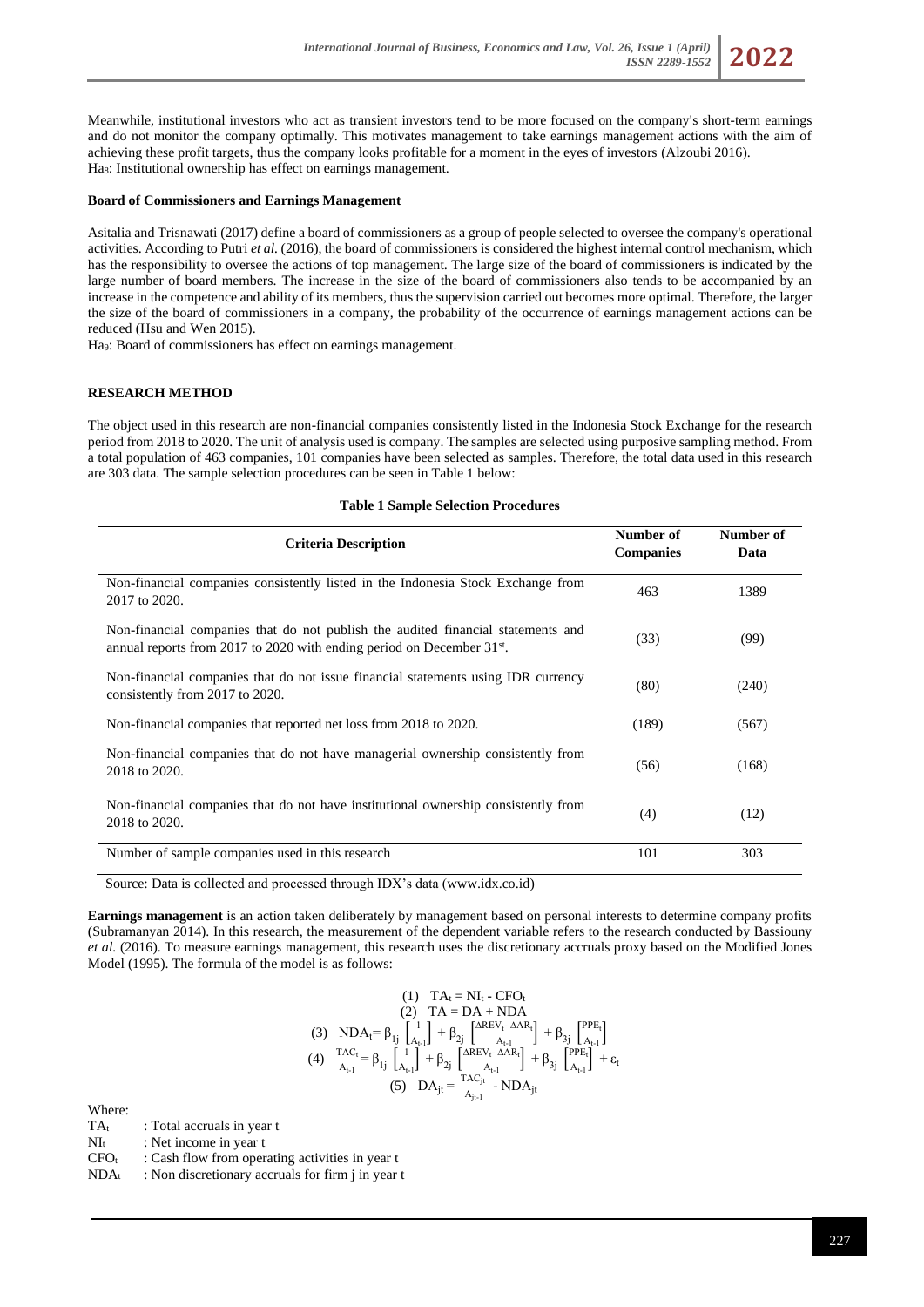$A_{t-1}$  : Total assets for firm j in year  $t-1$  $\Delta$ REV<sub>t</sub> : Change in the revenues (sales) for firm j in year t less revenue in year t-1  $\Delta AR_t$ : Change in accounts receivable for firm j in year t less receivable in year t-1  $PPE<sub>t</sub>$  : Gross properties, plants, and equipment for firm j in year t  $\beta_{1j, 2j, 3j}$  : Firm specific parameters

ε<sup>t</sup> : Error term for company in year t

**Firm size** is a basic parameter that reflects how big a company is. The firm size variable in this research will be measured using the company's total assets. The measurement used for firm size was adapted from previous research conducted by Bassiouny *et al.* (2016), and the scale of this variable is the ratio scale. The formula used to calculate the firm size variable is stated below:

### FSIZE = Natural Log of Total Assets

**Firm financial leverage** indicates the amount of assets owned by a company that are financed by debt (Firnanti *et al.* 2019). The measurement that is used in this variable is ratio scale. According to Anwar and Buvanendra (2019), firm financial leverage is measured by dividing the company's total liabilities with the company's total assets. The formula used to calculate this variable is as follows:

$$
FLEV = \frac{Total Liabilities}{Total Assets}
$$

**Firm age** describes how long the company has been in existence and its ability to run the business well (Jenny and Christina 2018). The measurement for firm age using a ratio scale and calculated using the log number of years since the firm's foundation, which refers to previous research by Bassiouny *et al.* (2016). The formula used is shown below:

## $FAGE = Log of the number of year the firm's foundation$

**Audit quality** can be described as how competent the auditor is in finding material misstatements in the company's financial statements and presenting these financial statements with high credibility (DeAngelo 1981). The measurement for audit quality will be adapted from research done by Bassiouny *et al.* (2016), and the scale to be used is a nominal scale which is dummy variable. If the company uses the services of auditors from one of the Big 4 public accounting firms, it will be scored as 1, otherwise will be scored as 0. The measurement can be drawn as follows:

 $AUQUL = 1$  if firms audited by one of the Big 4 public accounting firms

 $= 0$  if firms audited by non-Big 4 public accounting firms

**Growth** is the value that indicates how much the company has grown from the time the company was established until now (Alexander and Hengky 2017). According to Annisa and Hapsoro (2017), firm growth is defined as the change in the company's annual growth rate of total assets. In this research, the measurement for firm growth is by finding the difference between total assets this year and the previous year, then divided by the total assets of the previous year. Growth's measurement will be using ratio scale. The formula is drawn as below:

$$
GROWTH = \frac{Total Asset_t - Total Asset_{t-1}}{Total Asset_{t-1}}
$$

Where:

Total Asset $\cdot$  : Total assets of a company in year t Total Asset<sub>t-1</sub> : Total assets of a company in the year before year t

**Profitability** is defined as the ability of a company to generate profits within a certain period of time (Alexander and Hengky 2017). The measurement for profitability variable using a ratio scale, and proxied by the Return on Assets (ROA) which was adapted from research conducted by Alexander and Hengky (2017). Profitability is calculated by dividing net income after tax with total assets. Here's an overview of the formula:

$$
ROA = \frac{Net Income after TaxTotal Asset}
$$

**Managerial ownership** is the proportion of share ownership in a company that is owned by management, such as the board of directors and the board of commissioners (Hatang and Hapsari 2020). The measurement for this variable using a ratio scale, and the proxy used was adapted from research done by Alexander (2021). Amount of managerial ownership is obtained from the number of shares owned by directors and commissioners divided by the total outstanding shares of the company. The formula for calculating managerial ownership can be stated below:

> $MO =$ Number of shares owned by directors and commissioners Outstanding Shares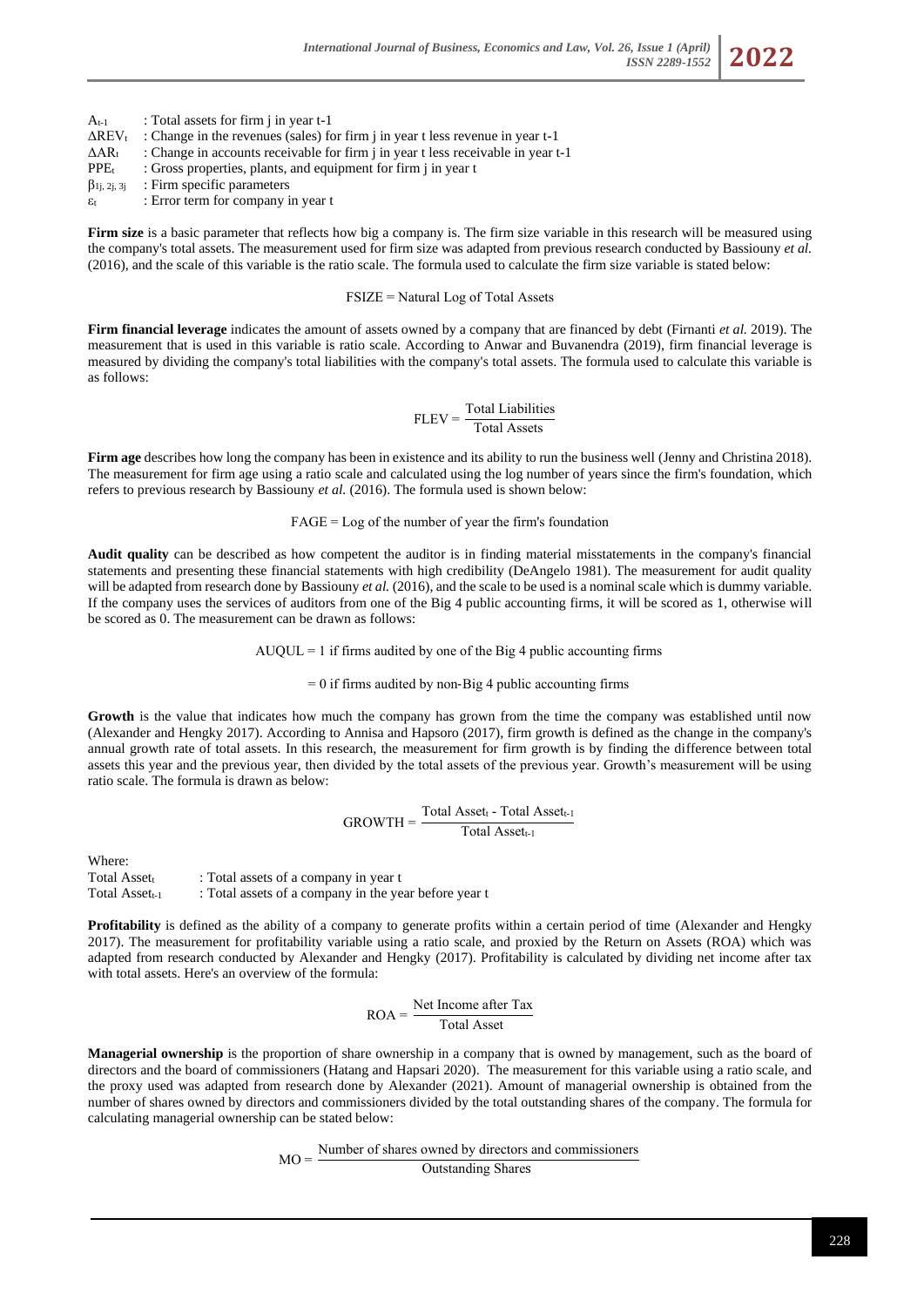**Institutional ownership** is defined as the proportion of share ownership in a company that is owned by institutional investors such as banks, insurance companies, investment companies, and other institutional ownership (Arifin and Destriana 2016). Institutional ownership can be also defined as the number of shares owned by government, trust funds, financial institutions, legal institutions, foreign institutions and others (Sarmo *et al.* 2020). The ownership of shares by institution such as foundation, pension funds and limited liability companies are also called as institutional ownership (Edison 2017). Measurement for this variable refers to research conducted by Alexander (2021), who uses a ratio scale. Institutional ownership can be calculated by dividing the number of shares owned by institutional investors with the total of outstanding shares. The formula used to calculate this variable is shown as follows:

> $INS =$ Number of shares owned by institutional investors Outstanding Shares

**Board of commissioners** is a group of people selected to oversee the company's operational activities (Asitalia and Trisnawati 2017). The measurement for this variable using a ratio scale. This research measures the size of the board of commissioners based on the number of boards in a company, which follows the research conducted by Alexander (2021). The formula can be stated as follows:

 $BOC = \Sigma$  Number of commissioner on the board

## **RESEARCH RESULT**

The result of descriptive statistics test and hypothesis test that have been done is summarized in the table shown below:

# **Variable N Minimum Maximum Mean Std. Deviation** DACC 303 -0.348443 0.378623 0.000000 0.084322 FSIZE 303 26.483147 33.494533 29.434588 1.478955 FLEV 303 0.078898 0.873614 0.450500 0.185464 FAGE 303 0.698970 1.939519 1.505411 0.195774 AUQUL 303 0 1 0.35 0.479 GROWTH 303 -0.307847 1.529959 0.099363 0.174241 ROA 303 0.000500 0.466601 0.066819 0.062230 MO 303 0.000001 0.535251 0.046276 0.082983 INS 303 0.093301 0.979055 0.644132 0.171550 BOC 303 2 16 4.28 1.955

**Table 2 Descriptive Statistics Result**

Source: Data Output of SPSS 25.0

## **Table 3 Audit Quality Frequency Result**

|       |                | <b>Frequency</b> | Percent   |
|-------|----------------|------------------|-----------|
| Valid | Non-Big $4(0)$ | 196              | 64.7<br>- |
|       | Big 4          | 107              | 35.3      |
|       | Total          | 303              | 100.0     |

Source: Data Output of SPSS 25.0

## **Table 4 t-Test Result**

| Variable      | B        | <b>Significance</b> | <b>Decision</b>          | Conclusion |
|---------------|----------|---------------------|--------------------------|------------|
| (Constant)    | 0.116    | 0.407               |                          |            |
| <b>FSIZE</b>  | $-0.003$ | 0.476               | Ha <sub>1</sub> Rejected | No effect  |
| <b>FLEV</b>   | $-0.046$ | 0.113               | Ha <sub>2</sub> Rejected | No effect  |
| FAGE          | $-0.007$ | 0.790               | Ha <sub>3</sub> Rejected | No effect  |
| <b>AUQUL</b>  | $-0.027$ | 0.015               | Ha <sub>4</sub> Accepted | Has effect |
| <b>GROWTH</b> | 0.033    | 0.269               | Ha <sub>5</sub> Rejected | No effect  |
| <b>ROA</b>    | 0.157    | 0.076               | Ha <sub>6</sub> Rejected | No effect  |
| MO            | $-0.006$ | 0.938               | Ha <sub>7</sub> Rejected | No effect  |
| <b>INS</b>    | $-0.015$ | 0.678               | Has Rejected             | No effect  |
| <b>BOC</b>    | 0.003    | 0.236               | Ha <sub>9</sub> Rejected | No effect  |

Source: Data Output of SPSS 25.0

The descriptive statistics test result can be seen in Table 2, while the frequency test result for the dummy variable (audit quality) is shown in Table 3. The result of the residual normality test before outlier test (n=303) points out that the residual value of the data is not normally distributed. Therefore, outlier test is needed for this condition. After the outlier test is carried out (n=297), the result shows that the residual value of the data is still not normally distributed. Hence, the data used in this research is the data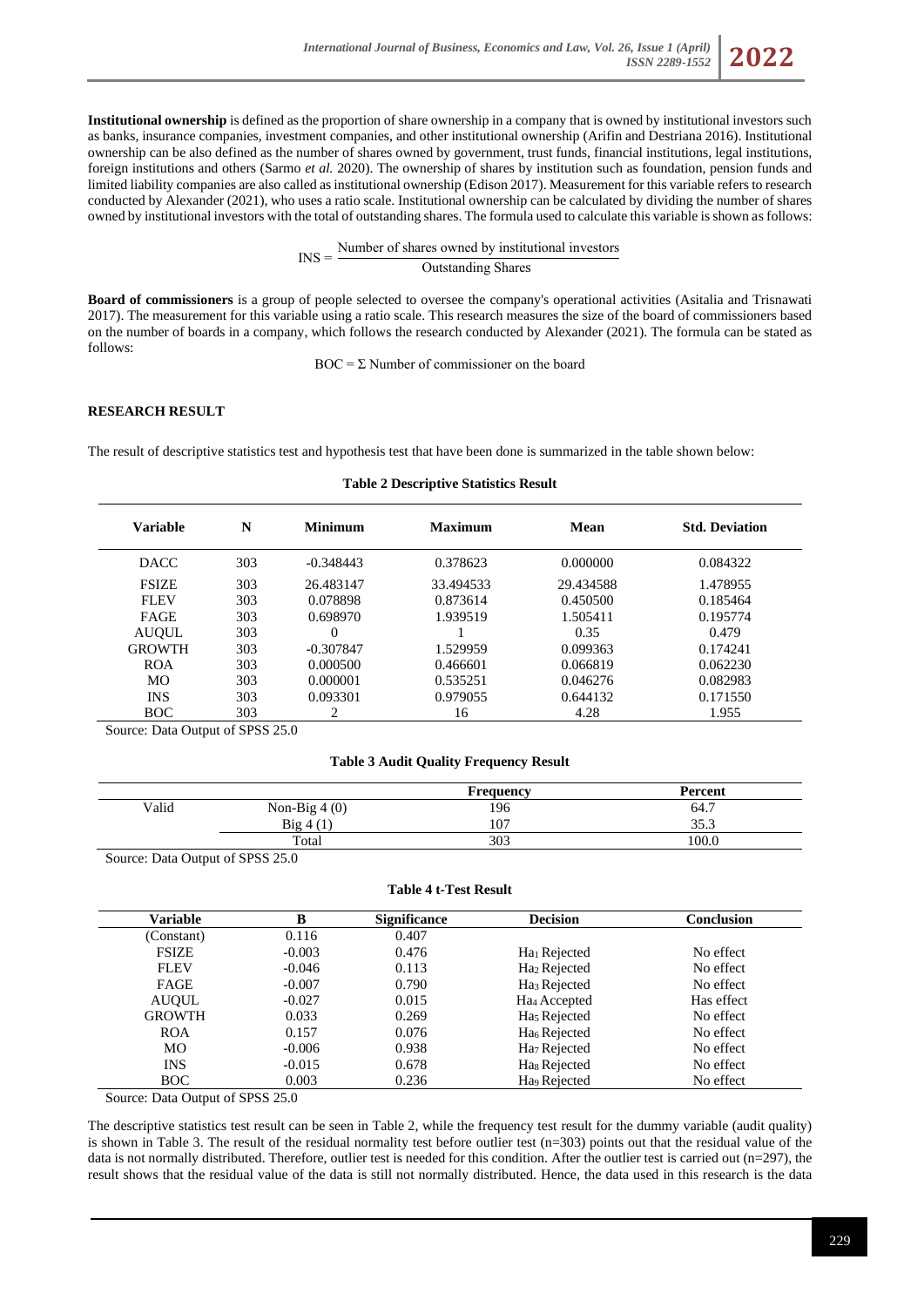before the outlier test. The classical assumption test result indicates that there is no autocorrelation and multicollinearity problem occurred in the research model. However, there are six independent variables that have heteroscedasticity problem, which are firm size, firm financial leverage, audit quality, growth, profitability, and board of commissioners.

The result of correlation coefficient (R) test denotes that the relationship between all the independent variables with the dependent variable is weak and positive. The result of coefficient of determination (Adjusted  $\mathbb{R}^2$ ) test shows that only 3.8% of dependent variable variation can be explained by independent variables variation, while the remaining 96.2% can be explained by other factors that are not included in the regression model. The result of F-test points out that the regression model is fit for this research.

The t-test result shows that firm size (FSIZE) variable has significance level of 0.476 which is greater than 0.05, hence Ha<sub>1</sub> is rejected. It implies that firm size has no effect on earnings management. This means that small and large companies still have the opportunity to do earnings management. The t-test result shows that firm financial leverage (FLEV) variable has significance level of 0.113 which is greater than 0.05, hence Ha<sup>2</sup> is rejected. It implies that firm financial leverage has no effect on earnings management. The reason behind this result is because the high liability policy causes the company to be supervised by debtholders (third parties), where this tight supervision makes the management act in accordance with the interests of the debtholders and shareholders (Annisa and Hapsoro 2017).

The t-test result shows that firm age (FAGE) variable has significance level of 0.790 which is greater than 0.05, hence Ha<sup>3</sup> is rejected. It implies that firm age has no effect on earnings management. Yunietha and Palupi (2017) stated that in general, longestablished companies already have a reputation, thus companies get a lot of additional funds from investors, therefore earnings management practices are not necessary. In addition, companies that have just started operations are not proven to be more aggressive in carrying out earnings management to avoid reporting losses.

The t-test result shows that audit quality (AUQUL) variable has significance level of 0.015 which is less than 0.05, hence Ha<sup>4</sup> is accepted. It implies that audit quality has effect on earnings management. In this research, audit quality variable has negative effect on earnings management as indicated by coefficient value of -0.027, which means that if the company is audited by one of the Big 4 public accounting firms, it can reduce the probability of earnings management practices and *vice versa*. Auditors in Big 4 public accounting firms have more resources, knowledge, understanding, and experience, therefore they can provide high audit quality by providing audit reports that are able to reflect an industry and to give more honest and fair view which will improve the quality of financial reports (Yuliana and Trisnawati 2015).

The t-test result shows that growth (GROWTH) variable has significance level of 0.269 which is greater than 0.05, hence Ha<sub>5</sub> is rejected. It implies that growth has no effect on earnings management. This shows that there is no contribution from company or firm growth to earnings management. The t-test result shows that profitability (ROA) variable has significance level of 0.076 which is greater than 0.05, hence  $Ha_6$  is rejected. It implies that profitability has no effect on earnings management. This is due to investors overriding information about profitability in a company, thus management is not motivated to practice earnings management (Almalita 2017).

The t-test result shows that managerial ownership (MO) variable has significance level of 0.938 which is greater than 0.05, hence Ha<sub>7</sub> is rejected. It implies that managerial ownership has no effect on earnings management. The rationale behind this result is that large or small managerial ownership does not affect the likelihood of earnings management practices occurring. Thus, management tends to take policies to manage earnings according to the interests of investors. In addition, a low level of managerial ownership means that management does not have the power to influence decision making regarding the integrity of the company's financial statements (Yunietha and Palupi 2017).

The t-test result shows that institutional ownership (INS) variable has significance level of 0.678 which is greater than 0.05, hence Has is rejected. It implies that institutional ownership has no effect on earnings management. The t-test result shows that the size of board of commissioners (BOC) variable has significance level of 0.236 which is greater than 0.05, hence Ha<sup>9</sup> is rejected. It implies that board of commissioners has no effect on earnings management. The reason behind this result is because the board of commissioners does not fully have the power to influence various decisions and there are still many entities that place incompetent boards of commissioners (Almalita 2017).

# **CLOSING**

The objective of this research is to examine and to obtain empirical evidence regarding the effect of firm size, firm financial leverage, firm age, audit quality, growth, profitability, managerial ownership, institutional ownership, and board of commissioners on earnings management of non-financial companies listed in the Indonesia Stock Exchange from 2017 to 2020. The result of this research denotes that firm size, firm financial leverage, firm age, growth, profitability, managerial ownership, institutional ownership, and size of board of commissioners have no effect towards earnings management. Meanwhile, audit quality have negative effect towards earnings management.

The limitations in this research are as follows: (1) The residual value of the data used in this research is not normally distributed; (2) There are six independent variables that have heteroscedasticity problem, which are firm size, firm financial leverage, audit quality, growth, profitability, and board of commissioners; (3) This research resulted in a small adjusted  $R^2$  value of 3.8%. It means that there are still 96.2% variations in the dependent variable of earnings management which can be explained by variations of other variables that are not included in the regression model.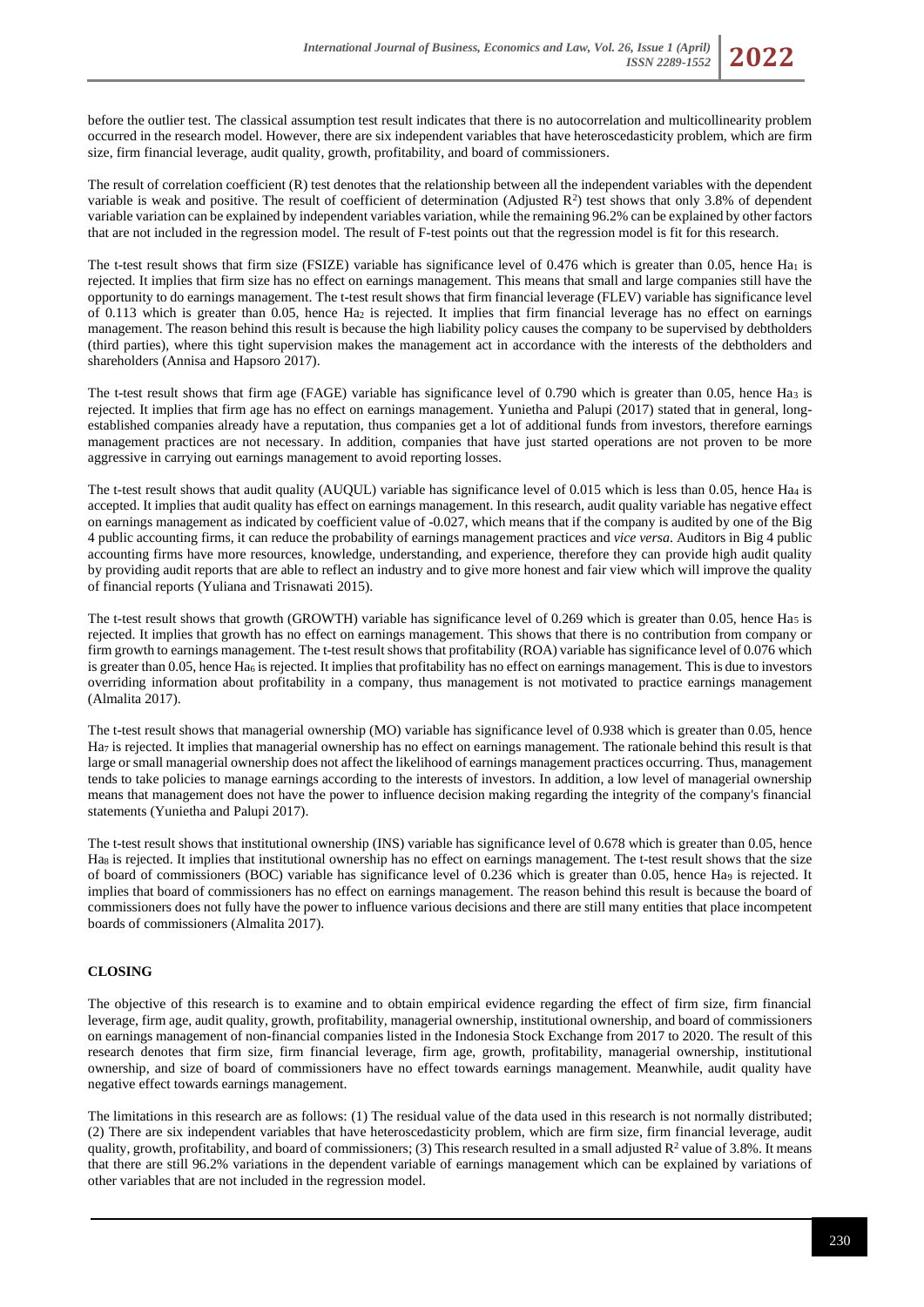*ISSN 2289-1552* **2022**



#### **REFERENCES**

- Agustia, Yofi Prima, and Elly Suryani. 2018. "Pengaruh Ukuran Perusahaan, Umur Perusahaan, Leverage, Dan Profitabilitas Terhadap Manajemen Laba (Studi Pada Perusahaan Pertambangan Yang Terdaftar Di Bursa Efek Indonesia Periode 2014- 2016)." *Jurnal ASET (Akuntansi Riset)* 10 (1): 63–74.
- Alexander, Nico. 2021. "Effect of Corporate Governance on Earnings Management : Study on Manufacturing Companies Listed in the Indonesia Stock Exchange." *Review of Integrative Business and Economics Research* 10 (1): 55–61.
- Alexander, Nico, and Hengky. 2017. "Factors Affecting Earnings Management in the Indonesian Stock Exchange." *Journal of Finance and Banking Review* 2 (2): 8–14.
- Ali, Usman, Muhammad Afzal Noor, Muhammad Kashif Khurshid, and Akhtar Mahmood. 2015. "Impact of Firm Size on Earnings Management: A Study of Textile Sector of Pakistan." *European Journal of Business and Management* 7 (28): 47–56.

Aljana, Bahana Takbir, and Agus Purwanto. 2017. "Pengaruh Profitabilitas, Struktur Kepemilikan Dan Kualitas Audit Terhadap Manajemen Laba." *Diponegoro Journal of Accounting* 6 (3): 1–15.

- Almalita, Yuliani. 2017. "Pengaruh Corporate Governance Dan Faktor Lainnya Terhadap Manajemen Laba." *Jurnal Bisnis Dan Akuntansi* 19 (2): 183–94.
- Alzoubi, Ebraheem Saleem Salem. 2016. "Ownership Structure and Earnings Management: Evidence from Jordan." *International Journal of Accounting & Information Management* 24 (2): 1–20.
- Anggana, Gea Rafdan, and Andri Prastiwi. 2013. "Analisis Pengaruh Corporate Governance Terhadap Praktik Manajemen Laba (Studi Pada Perusahaan Manufaktur Di Indonesia)." *Diponegoro Journal of Accounting* 2 (3): 1–12.
- Annisa, Arla Aulia, and Dody Hapsoro. 2017. "Pengaruh Kualitas Audit, Leverage, Dan Growth Terhadap Praktik Manajemen Laba." *Jurnal Akuntansi* 5 (2): 99–110.
- Anwar, Hassan, and S. Buvanendra. 2019. "Earnings Management and Ownership Structure: Evidence from Sri Lanka." *Colombo Business Journal* 10 (1): 44–65.
- Arifin, Lavenia, and Nicken Destriana. 2016. "Pengaruh Firm Size, Corporate Governance, Dan Karakteristik Perusahaan Terhadap Manajemen Laba." *Jurnal Bisnis Dan Akuntansi* 18 (1): 84–93.
- Asitalia, Fioren, and Ita Trisnawati. 2017. "Pengaruh Good Corporate Governance Dan Leverage Terhadap Manajemen Laba." *Jurnal Bisnis Dan Akuntansi* 19 (2): 109–19.
- Bassiouny, Sara W, Mohamed Moustafa Soliman, and Aiman Ragab. 2016. "The Impact of Firm Characteristics on Earnings Manegement : An Empirical Study on The Listed Firms in Egypt." *The Business and Management Review* 7 (2): 91–101.
- DeANGELO, Linda Elizabeth. 1981. "Auditor Size and Audit Quality." *Journal of Accounting and Economics* 3: 183–99.
- Edison, Acep. 2017. "Struktur Kepemilikan Asing, Kepemilikan Institusional Dan Kepemilikan Manajerial Pengaruhnya Terhadap Luas Pengungkapan Corporate Social Responsibility (CSR) (Studi Empiris Pada Perusahaan Sektor Utama Yang Terdaftar Di Bursa Efek Indonesia Tahun 2013 - 2." *Bisma Jurnal Bisnis Dan Manajemen* 11 (2): 164–75.
- Firnanti, Friska. 2017. "Pengaruh Corporate Governance, Dan Faktor-Faktor Lainnya Terhadap Manajemen Laba." *Jurnal Bisnis Dan Akuntansi* 19 (1): 66–80.
- Firnanti, Friska, Kashan Pirzada, and Budiman Budiman. 2019. "Company Characteristics, Corporate Governance, Audit Quality Impact on Earnings Management." *Accounting and Finance Review* 4 (2): 43–49.
- Florencia, and Meinie Susanty. 2019. "Tata Kelola Perusahaan, Aliran Kas Bebas Dan Manajemen Laba." *Jurnal Bisnis Dan Akuntansi* 21 (2): 141–54.
- Gitman, Lawrence J, and Chad J Zutter. 2015. *Principles of Managerial Finance*. 14th ed. Pearson.
- Hartomo, Giri. 2019. "Kronologi Kasus Laporan Keuangan Garuda Indonesia Hingga Kena Sanksi." *Okezone*, June 28, 2019. https://economy.okezone.com/read/2019/06/28/320/2072245/kronologi-kasus-laporan-keuangan-garuda-indonesiahingga-kena-sanksi?page=1.
- Hatang, Dhehani Jafaria, and Dini Wahjoe Hapsari. 2020. "Kepemilikan Manajerial, Kepemilikan Institusional, Dewan Komisaris Dan Agency Cost." *Jurnal Ilmiah Akuntansi Dan Finansial Indonesia* 3 (2): 63–74.
- Hsu, Ming-Feng, and Shiow-Ying Wen. 2015. "The Influence of Corporate Governance in Chinese Companies on Discretionary Accruals and Real Earnings Management." *Asian Economic and Financial Review* 5 (3): 391–406.
- Jenny, and Silvy Christina. 2018. "Do Financial Ratios, Firm Characteristics and Corporate Governance Affect Firm Performance?" *Jurnal Bisnis Dan Akuntansi* 20 (1): 45–50.
- Jensen, Michael C., and William H. Meckling. 1976. "Theory of The Firm : Managerial Behavior, Agency Costs and Ownership Structure." *Journal of Financial Economics*, 305–60.
- Kamran, and Attaullah Shah. 2014. "The Impact of Corporate Governance and Ownership Structure on Earnings Management Practices: Evidence from Listed Companies in Pakistan." *The Lahore Journal of Economics* 19 (2): 27–70.
- Khanh, Hoang Thi Mai, and Nguyen Vinh Khuong. 2018. "Audit Quality, Firm Characteristics and Real Earnings Management: The Case of Listed Vietnamese Firms." *International Journal of Economics and Financial Issues* 8 (4): 243–49.
- Lidiawati, Novi, and Nur Fadjrih Asyik. 2016. "Pengaruh Kualitas Audit, Komite Audit, Kepemilikan Institusional, Ukuran Perusahaan Terhadap Manajemen Laba." *Jurnal Ilmu Dan Riset Akuntansi* 5 (5): 1–19.
- Octaviani, Siska, and Ely Kartikaningdyah. 2019. "Effect of Corporate Governance (Woman'S Executive Board), Company Size and Leverage on Profit Management." *Journal of Applied Managerial Accounting* 3 (1): 51–65.
- Purwanti, Rahayu Budhi, and Shiddiq Nur Rahardjo. 2012. "Pengaruh Kecakapan Manajerial, Kualitas Auditor, Komite Audit, Firm Size Dan Leverage Terhadap Earnings Management (Studi Empiris Pada Perusahaan Manufaktur Yang Terdaftar Di